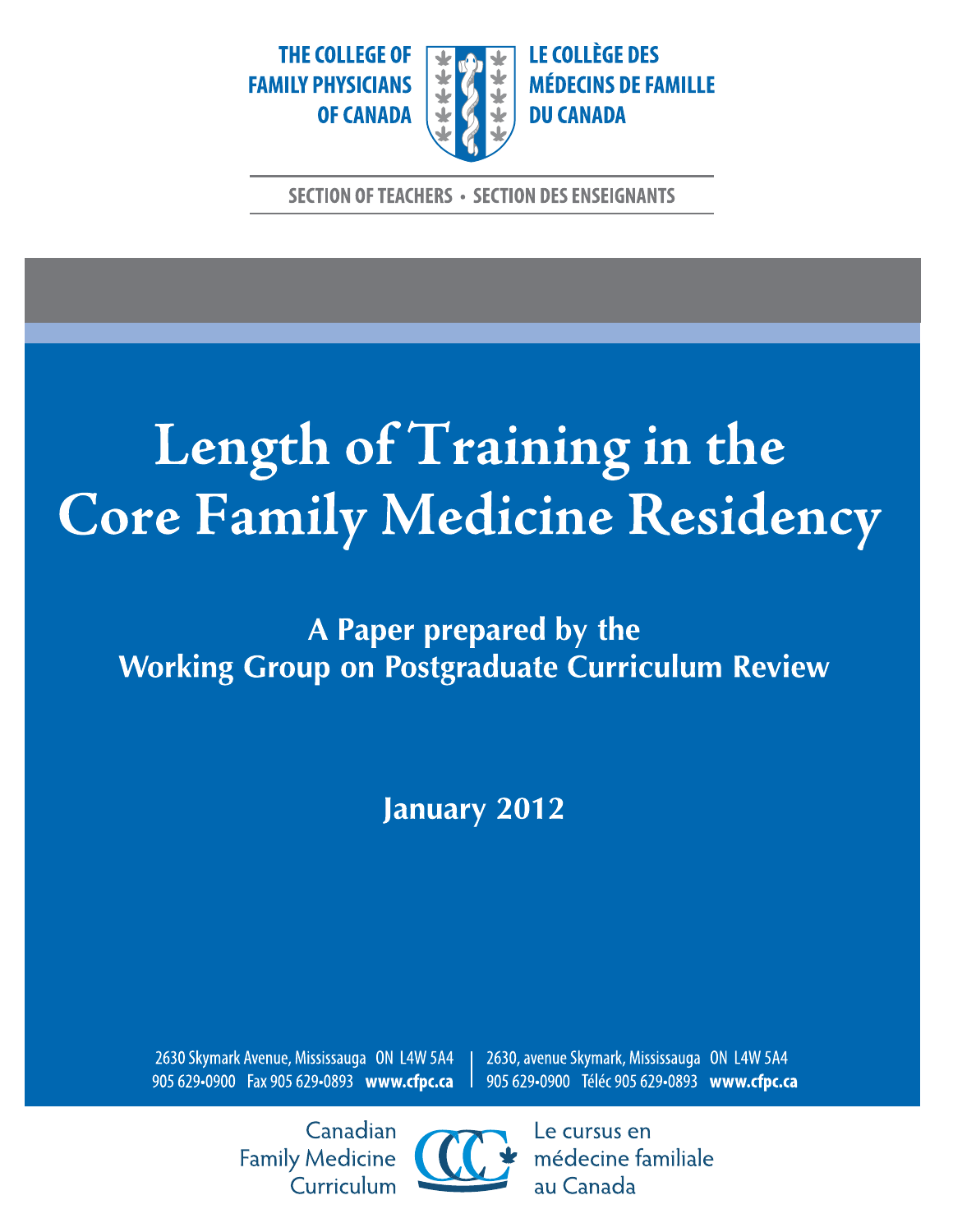## **Members of the Working Group on Postgraduate Curriculum Review:**

 David Tannenbaum, Chair Jonathan Kerr Jill Konkin Andrew Organek Ean Parsons Danielle Saucier Liz Shaw Allyn Walsh

© 2011 The College of Family Physicians of Canada. All Rights Reserved.

Suggested citation:

Tannenbaum D, Kerr J, Konkin J, Organek A, Parsons E, Saucier D, Shaw L, Walsh A. *Ngpi y "qliVtckpkpi "kp"y g'Eqtg'Hco kn* "Ogf kekpg'Tgukf gpef: Report of the Working Group on *Postgraduate Curriculum Review.* Mississauga, ON: College of Family Physicians of Canada; 2012.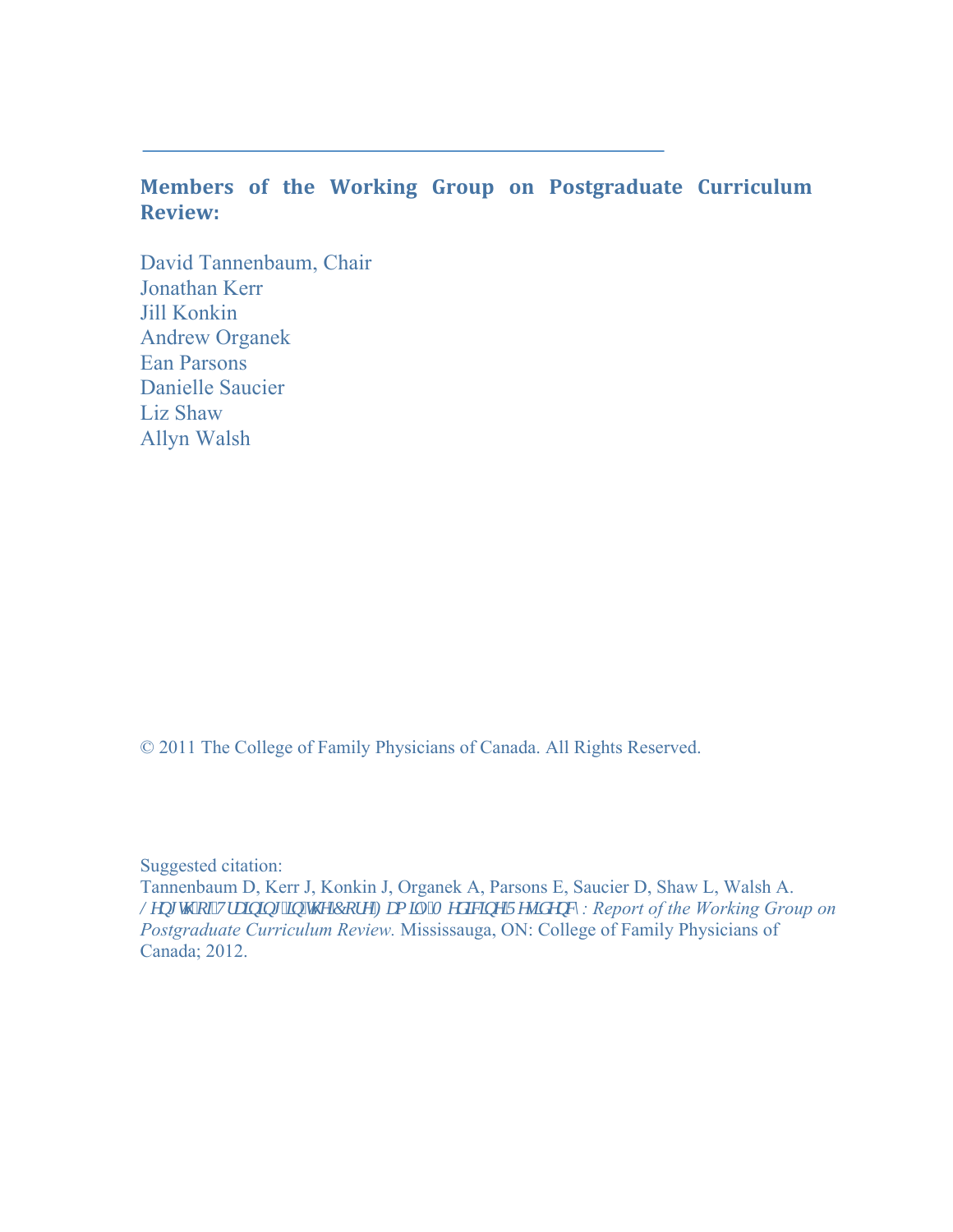## **Length of Training in the Core Family Medicine Residency**

Many stakeholders ask if and how the move to the Triple C Competency‐based Curriculum (Triple C) will influence the length of training in the core family medicine residency. The Working Group on Postgraduate Review has made a formal recommendation in Part 1 of its report on Triple C (page 4):

"Most residents should achieve the expected learning outcomes of the core family medicine program within a 24‐month time frame; however, some will require a longer training period, which should be available when needed."1

Any decisions made on a national basis regarding the duration of residency training have substantial organizational and financial implications on the administration of the postgraduate education system and the availability of new physician resources across the country. Decision‐making in this area thus involves and affects major stakeholders, such as medical student and resident associations, the schools of medicine, provincial licensing authorities, and ministries of health. In this section, we discuss the educational rationale behind the recommendation above, as well as some issues to consider over the next years as further decisions are made on length of training. The basis for this discussion can be found in the *Report of the Working Group on Postgraduate Curriculum Review* – Part 1, March 2011.<sup>1</sup>

The present standard for length of training in family medicine in Canada is 24 months.<sup>2</sup> This is the period of training approved by the College of Family Physicians of Canada (CFPC) that, upon successful completion of the CFPC's Certification examination, allows for Certification in Family Medicine in Canada. Current recommendations for length of training arise from historical traditions rather than objective evidence.

Although the literature shows little evidence on the optimal length of training for family medicine, the debate on the length of residency training has been going on in Canada for a long time*.* 3‐9 Two full years of residency is currently the shortest length of training in family medicine in the Western world; program length varies from two to five years throughout the world. Discussion is leaning toward lengthening the basic program in a number of countries.10,11 Rationale for the varied length of training is based on traditions, local political factors, and variation in the health care systems of different countries. Many national systems increase the total length of training to develop "enhanced skills" for practice. The move toward competency or outcome‐based models brings in new arguments.

Hodges describes the traditional model of residency training as being time‐based or, "… a "tea‐steeping" model, in which the student "steeps" in an educational program for a historically determined fixed time period to become a successful practitioner."12 By contrast, the theoretical approach to competency‐based education allows each learner to evolve at his or her own pace until the learner has developed all or most of the expected competencies. This approach would be difficult to implement given the complexity of residency education systems. Alternatively, a curriculum that incorporates time‐based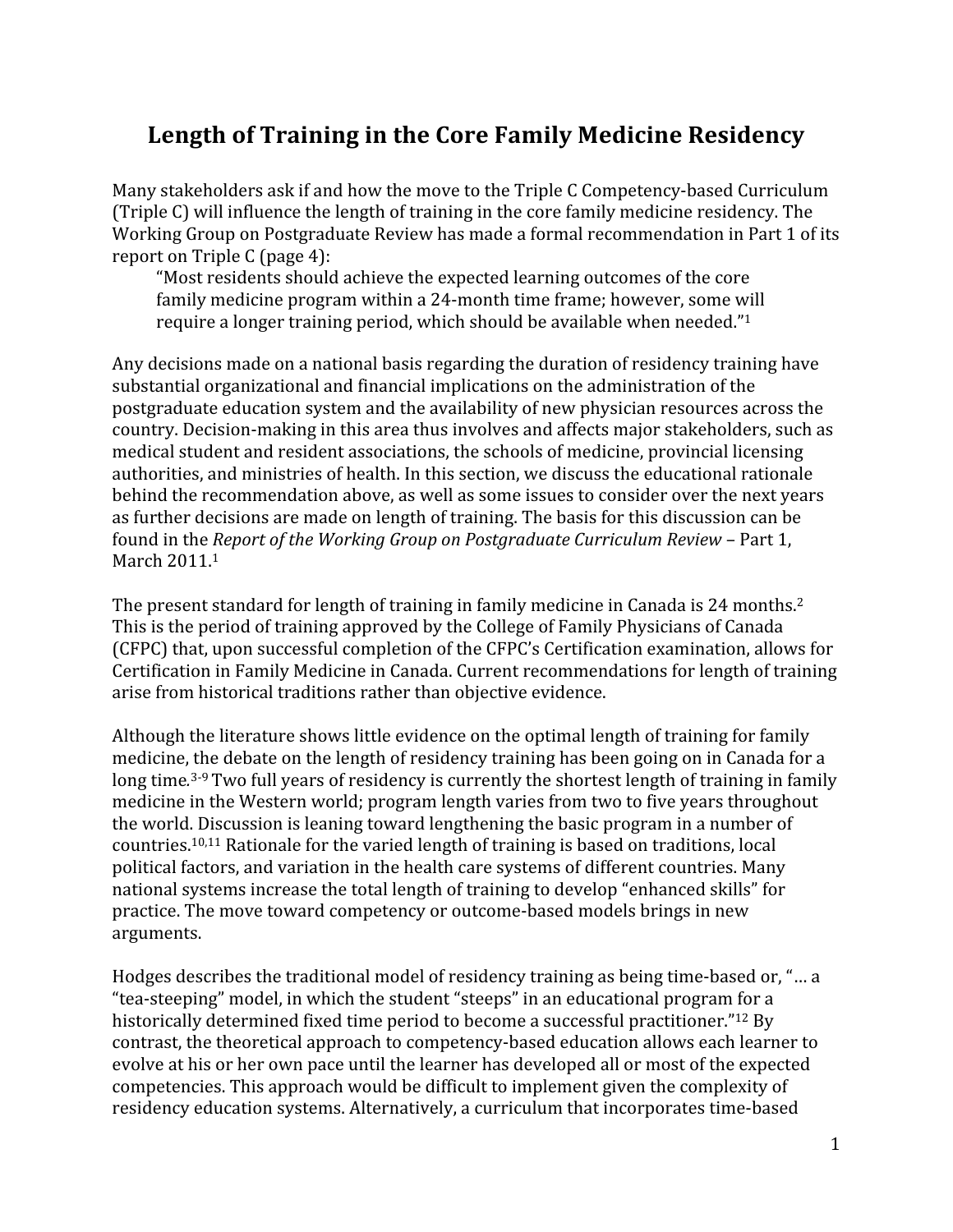rotations or learning experiences and that also offers flexibility can serve the purpose of competency-based education, creating a hybrid model.<sup>9,12,13</sup> This model views time as a "resource to be used to the advantage of the trainee."13

A competency‐based approach acknowledges that residents do not all learn at the same rate, and that some might need extra time (and support) to acquire the expected competencies. Thus, the standard length of training should be based on the time required for the majority of residents to achieve the expected competencies. Further, competencybased education involves more than a checklist of minute competencies (a reductionist view); it emphasizes that the learning context is key for the development of professional identity and the progressive entry into the unique culture of the discipline of family medicine. This professional maturation into a confident and competent family physician definitely takes time. Completion of a competency‐based residency training program is only part of the competency trajectory for a family physician, which also includes early practice mentoring and continuing professional development.1

Based on our review of the elements of the educational process and our ample experience with the rate of residents' progression, we conclude that two years is the minimum time required to develop professional identity.1,10 We also hypothesize that the majority of residents will be able to acquire and demonstrate the expected outcomes of the core program in a period of 24 months. However, undoubtedly, some residents will need additional time in order to meet the required competencies; hence extensions to the usual training period must be made available when needed. There will be circumstances where programs determine that the overall rate of progression for a given resident is insufficient and that a formal remediation strategy according to university standards be implemented. Dismissal from residency training remains a possibility in a competency‐based training program.

 individualized learning plans for residents who are lagging behind in some areas and for Against the background of a standard training program, we recommend that increased flexibility in both program design and length be introduced in each family medicine residency program, based on attainment of competencies. This is necessary to allow for the few learners who require a structured remediation plan. These changes have implications for the processes and rules for successful completion of learning experiences and for promotion through the residency training years; they can only occur with changes in policies and rules in the present postgraduate residency system within each medical school, and with support from each provincial licensing authority. There are also financial implications related to this issue.\*

We consider that multiple forces will be in play over the next few years in determining the length of time to achieve the required competencies. Certain factors favour lengthening the basic training period. The first is the societal expectation for programs to ensure that all

  \*Quebec provides an example of how flexibility of this sort may be implemented. A *carte de stage* follows each resident, and provincially‐determined guidelines offer program directors and postgraduate deans some leeway to organize individualized learning plans.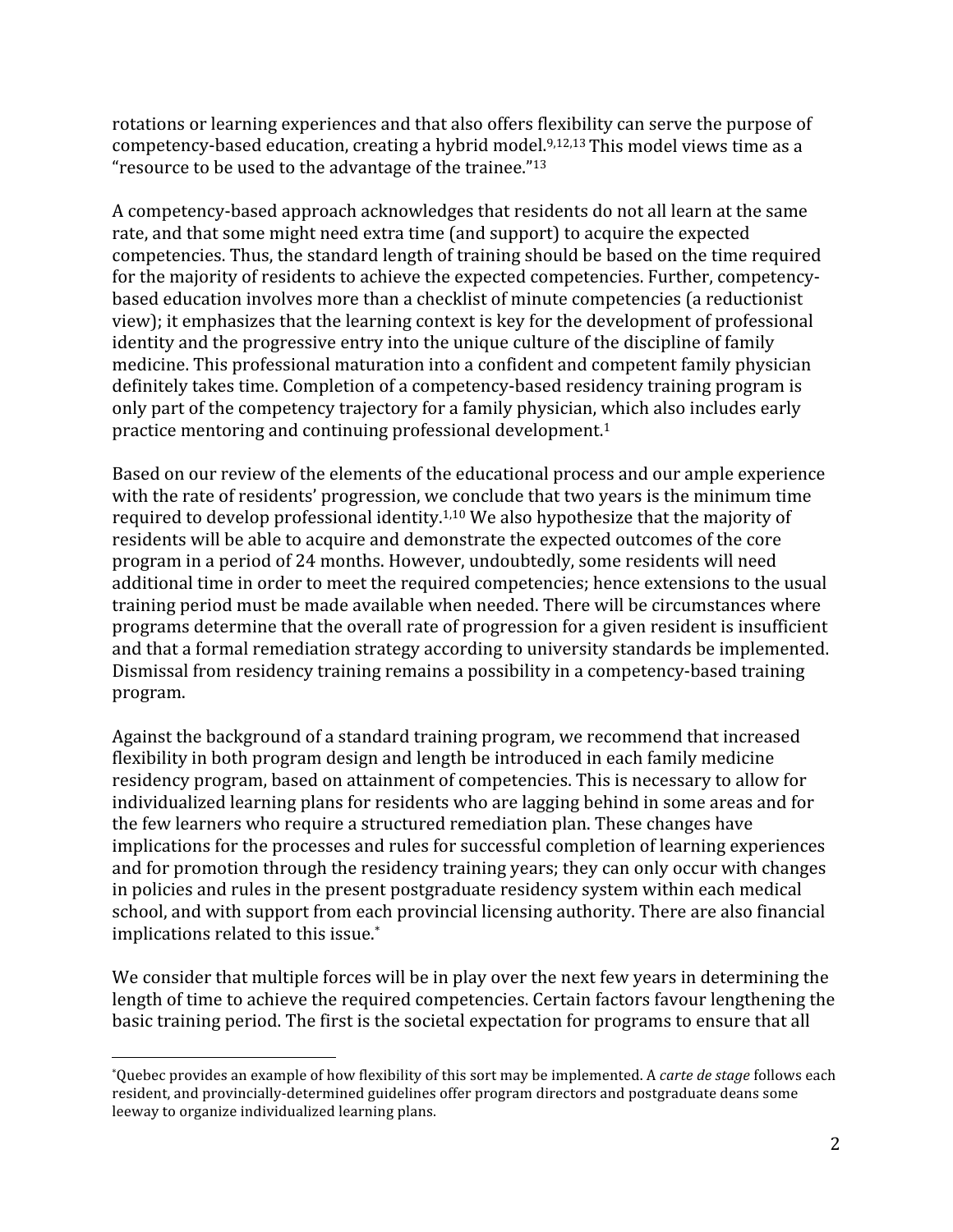residents to attain these outcomes as well as the degree of variations on this time. Ongoing core competencies for comprehensive care are acquired, including the growing demands around the "evolving professional competencies" (outlined in *Scope of Training for Family Medicine Residency* ).<sup>14</sup> Once each program has put in place a competency-based in-training assessment system, we will be in a position to determine the median time required for discussion will be required to consider the maximum duration of residency. Re‐ examination of this issue will need to occur at a national level once the data is available.

A second factor might point toward lengthening the training program: the reductions in resident training hours that are being mandated for reasons of patient safety and residents' well-being.<sup>1</sup> This major change in the system will lead to reduced clinical exposure that may well affect the acquisition of competencies that require repeated practice and feedback. However, the impact of this issue on the quantity and quality of educational experiences is unknown; an assessment will need to occur at a national level once training hours are reorganized.

To counterbalance these considerations, there are a number of factors that may lead to gains in efficiency and reduced time requirements. Triple C calls for efficiencies in training programs, primarily through the removal or significant modification of rotations that do not specifically support the acquisition of desired family medicine competencies.1 The emphasis on improved systems of feedback and evaluation, active learner involvement in the acquisition of competencies, and competency‐oriented academic programming and supervision strategies also have the potential for more effective acquisition of competencies.

Gains in efficiency can also be made during undergraduate medical training as schools of medicine throughout Canada endorse the Future of Medical Education in Canada report and move toward competency‐based, more relevant medical [education.15](https://education.15) Undergraduate medical programs that promote a generalist competency base could lead to learners entering residency better prepared and with many fundamental competencies already acquired.

### **Conclusion**

As family medicine programs across the country adopt a competency‐based approach to education, the interplay between factors that could increase training time and those that could increase efficiency will inform the unanswered questions around length of training. Still, there remains a minimum required period of 24 months for the development of the residents' professional identity as a family physician. Rigorous evaluation of the impact of competency‐based systems in family medicine residency programs will be essential.